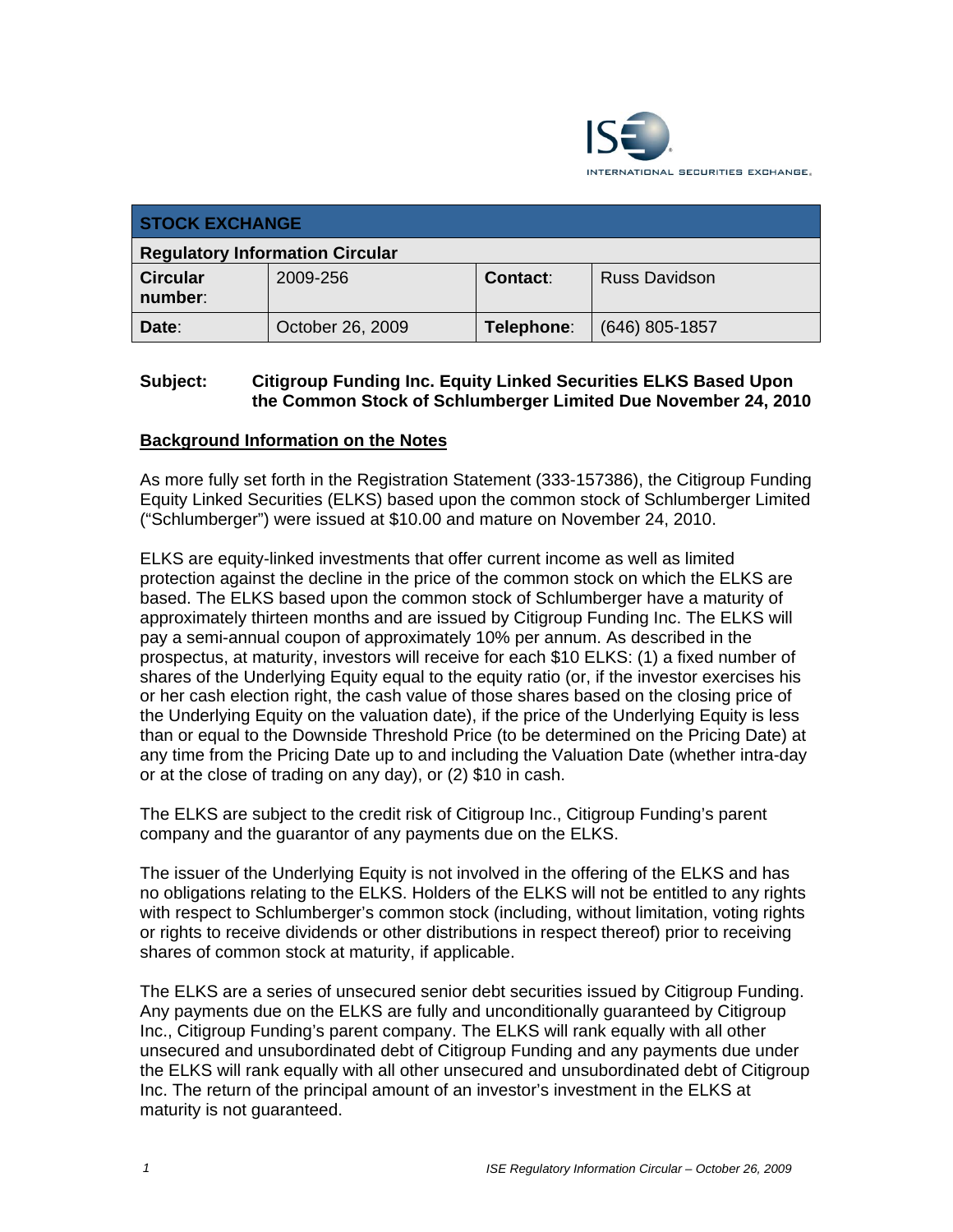Citigroup Investment Research or other affiliates of Citigroup Funding may publish research reports or otherwise express opinions or provide recommendations from time to time regarding Schlumberger's common stock or other matters that may influence the price of Schlumberger common stock and, therefore, the value of the ELKS. Any research, opinion or recommendation expressed by Citigroup Investment Research or other Citigroup Funding affiliates may not be consistent with purchasing, holding or selling the ELKS. Other factors will also influence the value of the ELKS. One can expect that generally the market price of the underlying common stock shares on any day will affect the value of the ELKS more than any other single factor. Other factors that may influence the value of the ELKS include: supply and demand for the ELKS, volatility of the underlying stock, interest rates, economic, financial, political and regulatory or judicial events. In addition, the time remaining to maturity and the credit worthiness of Citigroup Funding Inc. may influence the pricing of the ELKS.

For additional information regarding the Securities, including risks, please consult the Registration Statement and pricing supplement.

#### **Exchange Rules Applicable to Trading in the Notes**

The Securities are considered equity securities, thus rendering trading in the Securities subject to the Exchange's existing rules governing the trading of equity securities.

#### **Trading Hours**

Trading in the Shares on ISE is on a UTP basis and is subject to ISE equity trading rules. The Shares will trade from 8:00 a.m. until 8:00 p.m. Eastern Time. Equity Electronic Access Members ("Equity EAMs") trading the Shares during the Extended Market Sessions are exposed to the risk of the lack of the calculation or dissemination of underlying index value or intraday indicative value ("IIV"). For certain derivative securities products, an updated underlying index value or IIV may not be calculated or publicly disseminated in the Extended Market hours. Since the underlying index value and IIV are not calculated or widely disseminated during Extended Market hours, an investor who is unable to calculate implied values for certain derivative securities products during Extended Market hours may be at a disadvantage to market professionals.

**This Regulatory Information Circular is not a statutory Prospectus. Equity EAMs should consult the Trust's Registration Statement, SAI, Prospectus and the Fund's website for relevant information.**